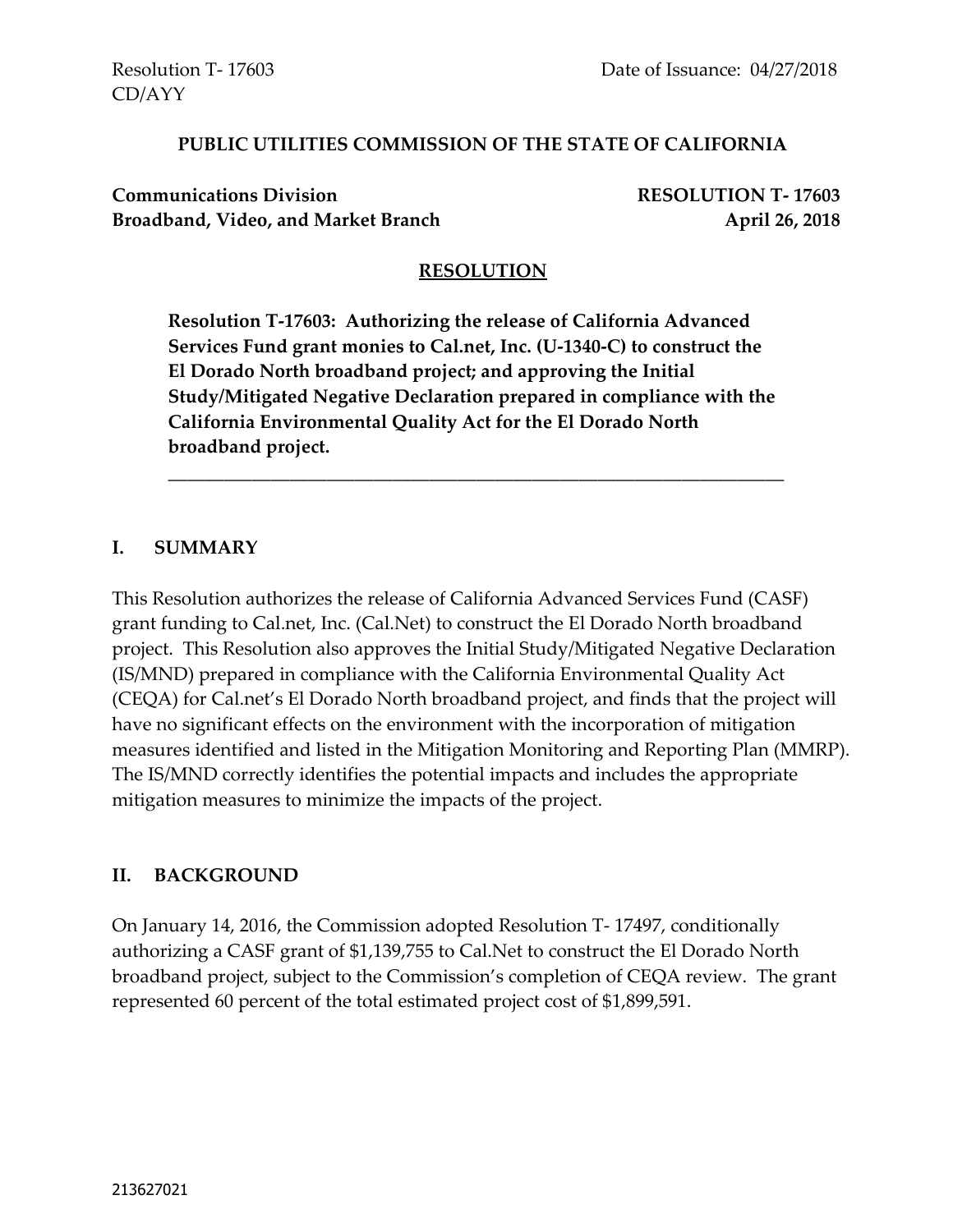## **III. ENVIRONMENTAL COMPLIANCE DISCUSSION**

Cal.net will construct a last-mile fixed-wireless infrastructure project to provide broadband Internet and Voice over Internet Protocol (VoIP) telephony services to underserved rural communities of the northern regions of El Dorado County. The El Dorado North broadband project will provide improved high speed internet service in the region. The current lack of broadband infrastructure places the county at a substantial economic disadvantage. The project seeks to provide broadband internet and VoIP telephony service to the following underserved communities:

- Quintette (zip code 95634);
- Buckeye (zip code 95634);
- Volcanoville (zip code 95634);
- Fornis (zip code 95634);
- Greenwood (zip code 95635);
- Meadowbrook (zip code 95633); and
- Garden Valley (zip code 95633)

As the lead agency under CEQA, the Planning and Building Department of El Dorado County, prepared an IS/MND for the El Dorado North broadband project. On October 26, 2017, the County of El Dorado approved the IS/MND. Along with Conditional Use Permit S17-0005, the County submitted the IS/MND to the Commission's CEQA Unit on February 2, 2018. The IS/MND includes measures to reduce the environmental impacts of the Cal.net El Dorado North broadband project.

The IS/MND evaluates potential environmental impacts associated with the construction of new tower facilities at 10 sites in Northern El Dorado County. The project will consist of fixed-wireless technology deployed on towers either constructed by Cal.net or leased from owners of existing towers. The County has determined that the colocation portion of the project is categorically-exempt from further review under CEQA. California Public Resources Code Section 21081.6 and California Code of Regulations Title 14, Chapter 3, Section 15097 require public agencies to adopt MMRPs when they approve projects under an IS/MND. The reporting and monitoring plans must be adopted when a public agency makes its findings pursuant to CEQA so that the mitigation requirements can be made conditions of Project approval. The MMRP is attached as Appendix A to the Cal.net El Dorado North broadband project IS/MND, and contains the following impacts and associated monitoring or reporting measures: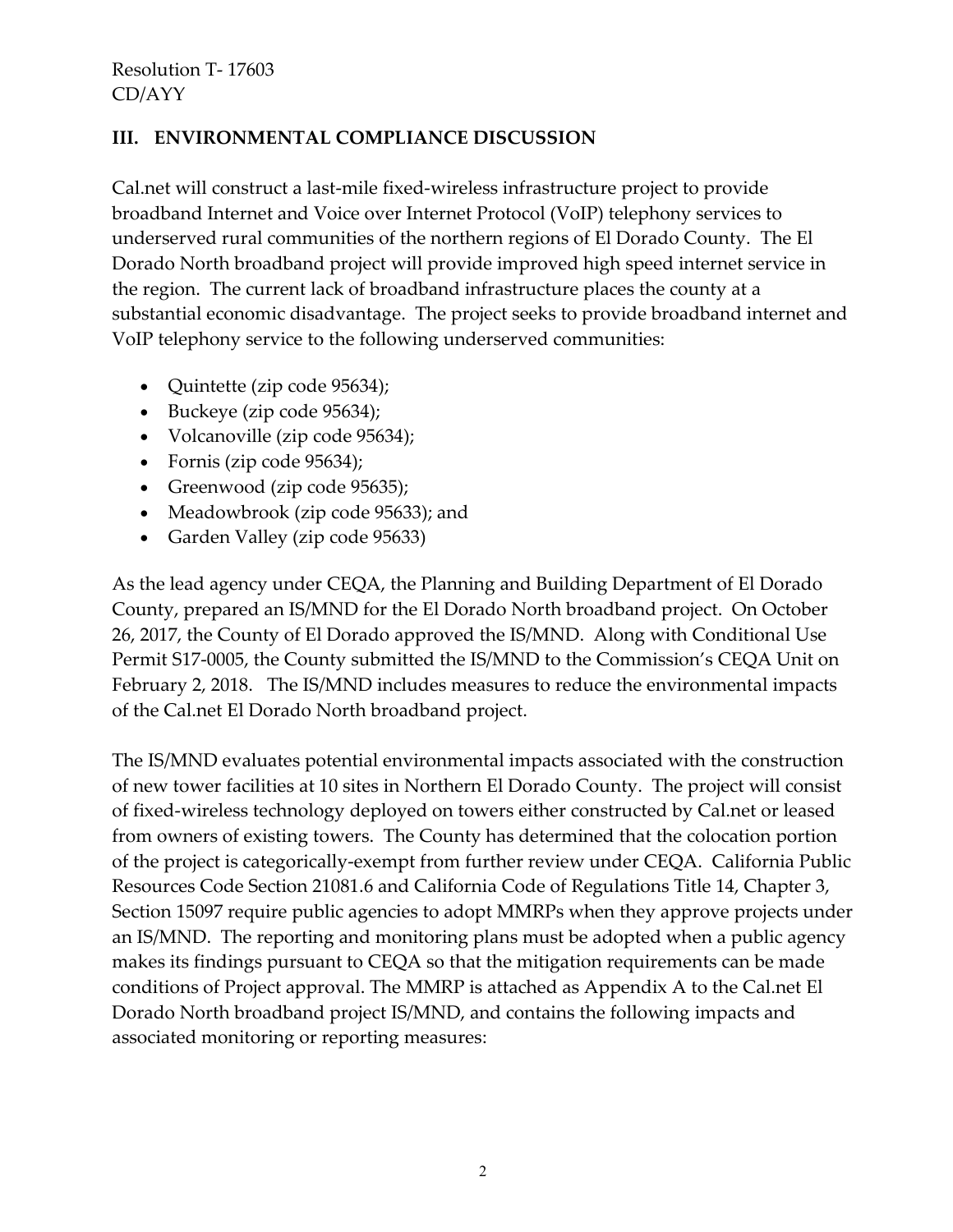# **A. BIOLOGICAL RESOURCES 1**

*Impact (a): Have a substantial adverse effect, either directly or through habitat modifications, on any species identified as a candidate, sensitive, or special-status species in local or regional plans, policies, or regulations, or by the California Department of Fish and Game or U.S. Fish and Wildlife Service.*

## *Birds of Prey and Birds Listed by the Migratory Bird Treaty Act*

The Project sites provide potential nesting habitat for birds of prey and birds listed by the Migratory Bird Treaty Act (MBTA) of 1918 (16 U.S.C. 703-711). BIO-1 will be implemented to avoid impacts to birds of prey and birds listed by the MBTA.

### *Measure BIO-1*

Under the MBTA, nests that contain eggs or unfledged young are not to be disturbed during the breeding season. Nesting or attempted nesting by migratory birds and birds-of-prey is anticipated from 15 February to 31 August. The following measures are recommended:

- *Tree and vegetation removal shall occur outside of the nesting season (February 15 through August 31 annually). All tree removal shall occur between September 1 and February 14, which is outside of nesting season for MBTA and Fish and Game Code protected birds. If work occurs outside the nesting season, there will be no need to conduct a preconstruction survey for active nests.*
- *If project work occurs during the nesting season, a qualified biologist shall conduct a preconstruction survey for nesting birds of prey and other birds protected by the MBTA and Fish and Game Code within 30 days prior to the start of construction. The survey area shall cover the Project, a 500 ft radius for nesting raptors, and a 100 ft radius for all other MBTA and Fish and Game Code protected birds. If no active nest of a bird of prey, MBTA bird, or other CDFW-protected bird is found, then no further mitigation measures are necessary.*
- *Should an active nest of a protected bird be identified, an exclusion zone of 500 feet shall be established around the nest if it is a bird of prey, and 100 feet if it is a protected bird other than a bird of prey. Buffer sizes may be adjusted at the discretion of the biologist depending on the species of bird, the location of the nest relative to the project, the existing level of disturbance, and other site specific conditions. No work will be allowed in the exclusion zone until the biologist determines that the nest is no longer active, or unless monitoring determines that a*

 $\overline{\phantom{a}}$ 

 $<sup>1</sup>$  IS/MND at Section 4.2.4, p. 21.</sup>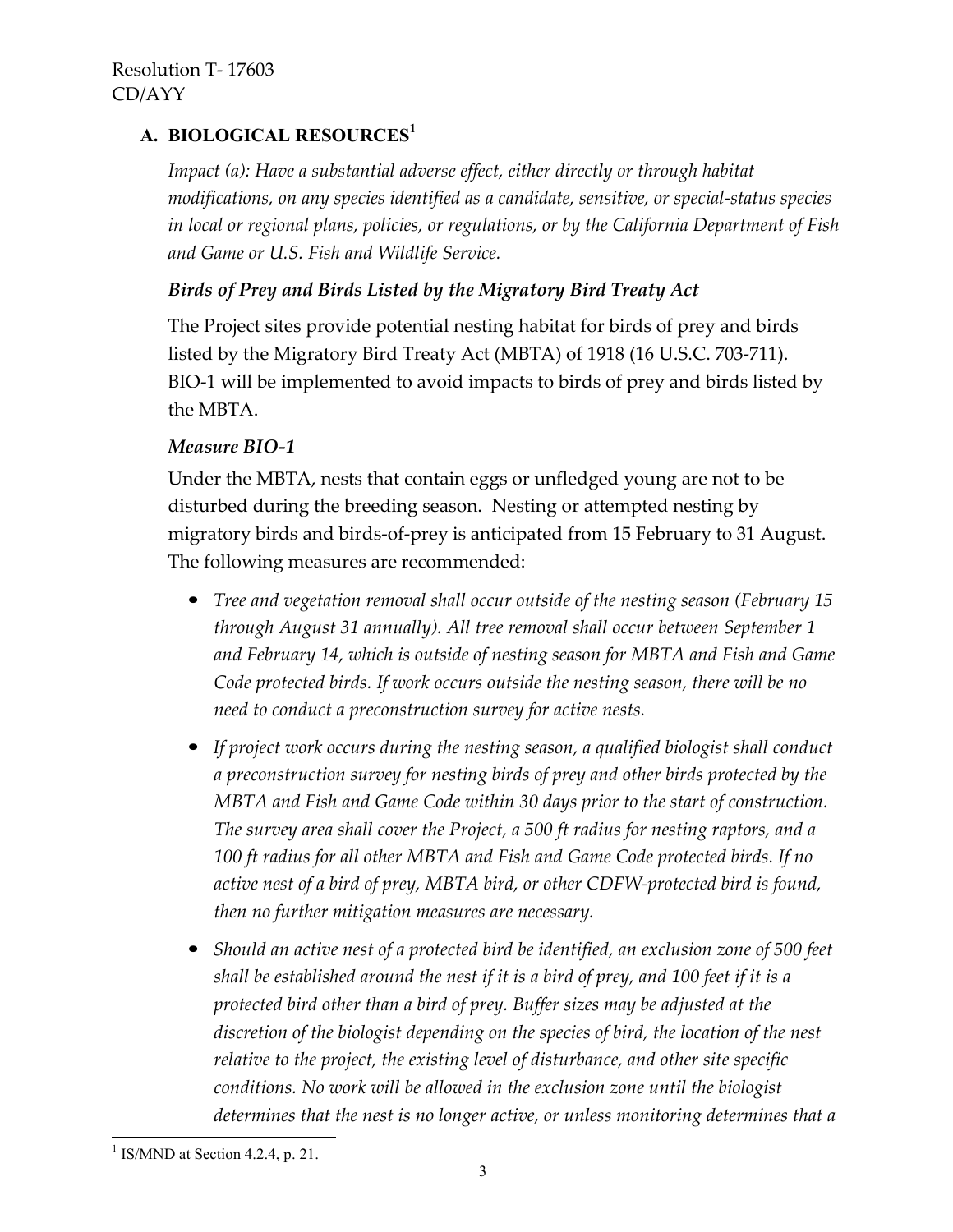*smaller ESA will protect the active nest. Tree and vegetation removal should occur during the non-breeding season of 1 September and 14 February. If work occurs during the nesting season, a qualified biologist shall conduct a preconstruction survey for active nests within two weeks prior to the start of construction. The survey area shall cover the Project, a 500 ft radius for nesting raptors, and a 100 ft radius for all other MBTA and Fish and Game Code-protected birds.*

**Implementation:** The County will implement the measures as described above.

**Effectiveness Criteria**: The County will prepare and keep on file documentation verifying the implementation of the above-referenced measures.

## **B. CULTURAL RESOURCES<sup>2</sup>**

*Impact (b): Cause a substantial adverse change in the significance of an archaeological resource pursuant to §15064.5?*

*AND*

*Impact d) Disturb any human remains, including those interred outside of formal cemeteries?*

There is the possibility of accidental discoveries of human remains during construction-related ground-disturbing activities. To reduce potential impacts related to accidental discoveries the County will implement measure CULT-1.

### *Measure CULT-1*

- *Implement State Health and Safety Code Section 7050.5. If human remains are discovered, State Health and Safety Code Section 7050.5 states that further disturbances and activities shall cease in any area or nearby area suspected to overlie remains, and the County Coroner contacted.*
- *Implement Public Resources Code Section 5097.9 et seq. Pursuant to Public Resources Code Section 5097.98, if the remains are thought to be Native American, the coroner will notify the Native American Heritage Commission (NAHC) who will then notify the Most Likely Descendent (MLD). Further provisions of PRC 5097.9 et seq. are to be followed as applicable.*
- *Implement Public Resources Code Section 5097.5 et seq. Pursuant to Public Resources Code Section 5097.5 no person shall knowingly and willfully excavate*

 $^{2}$  IS/MND at Section 4.2.5, p. 28.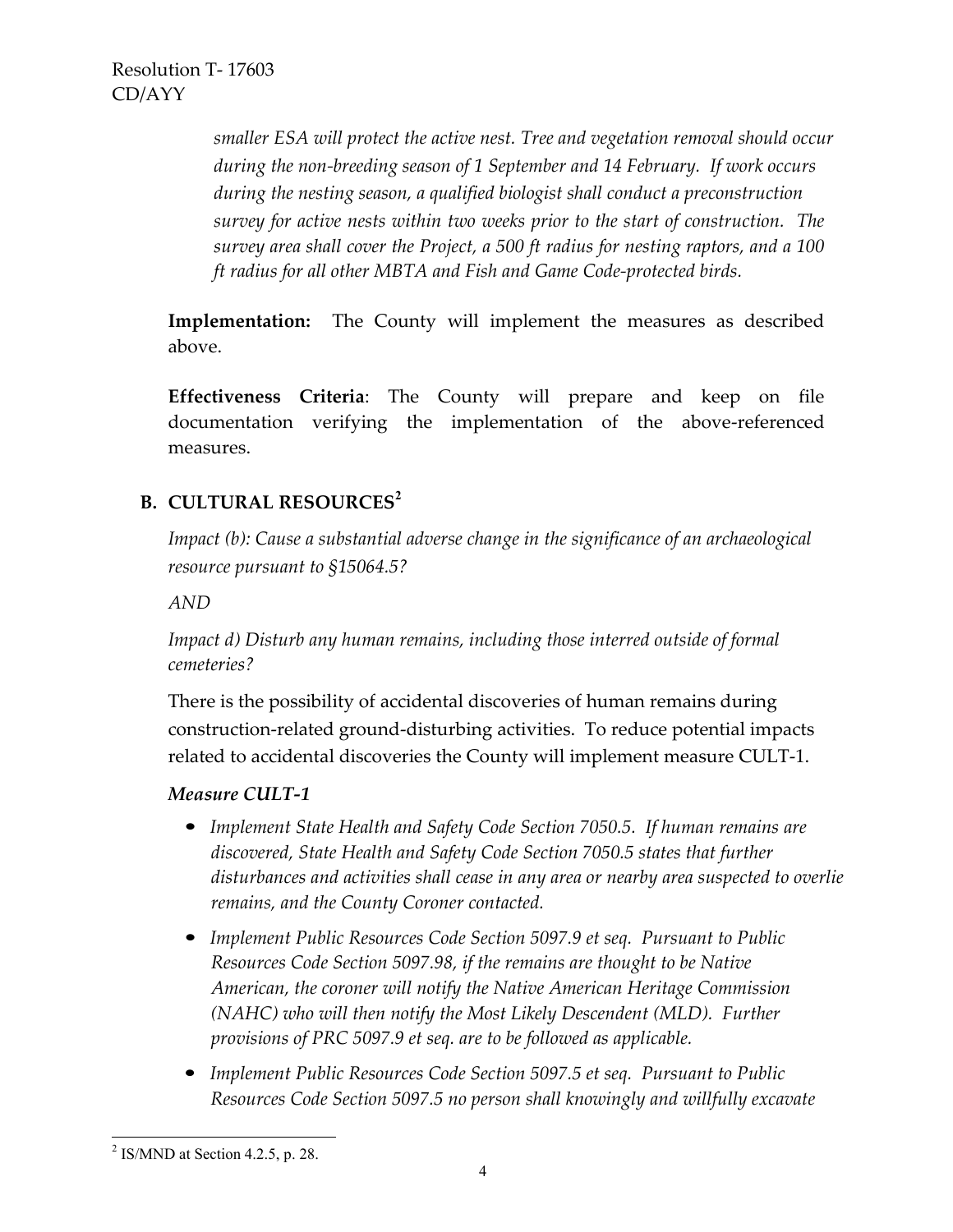*upon, or remove, destroy, injure, or deface, any historic or prehistoric ruins, burial grounds, archaeological or vertebrate paleontological site, including fossilized footprints, inscriptions made by human agency, rock art, or any other archaeological, paleontological or historical feature, situated on public lands, except with the express permission of the public agency having jurisdiction over the lands.*

**Implementation**: The County will implement the measures as described above.

**Effectiveness Criteria:** The County will prepare and keep on file documentation verifying the implementation of the above-referenced measures.

CEQA Guidelines Section 15096(h) states: "The Responsible Agency shall make the findings required by § 15091 for each significant effect of the project…" Guidelines § 15096, states: "A Responsible Agency complies with CEQA by considering the EIR or Negative Declaration prepared by the Lead Agency and by reaching its own conclusions on whether and how to approve the project involved." (Guidelines, § 15096(a).)

The CEQA Unit has reviewed the El Dorado North IS/MND and finds that the project will have no significant effects on the environment with the incorporation of mitigation measures identified and listed in the MMRP. The Cal.net El Dorado North IS/MND correctly identifies the potential impacts and includes the appropriate mitigation measures to minimize the impacts of the project. The County will implement the measures contained in the MMRP and have adopted a system to document and verify their implementation.

# **IV. RELEASE OF CASF FUNDS**

Resolution T-17495 awarded Cal.net a CASF grant of \$1,139,755 to construct the El Dorado North broadband project contingent on compliance with applicable environmental requirements.<sup>3</sup> Given the CEQA Unit's conclusion as discussed in the prior section, Cal.net has satisfied the CEQA Compliance Requirements stated in Resolution T-17495. Therefore, the Commission shall authorize CASF grant funds to be released for the construction of the El Dorado North broadband project, in accordance with the scope and budget specifications provided in Resolution T-17495.

 $\overline{a}$ 

<sup>3</sup> Resolution T-17495, p. 11.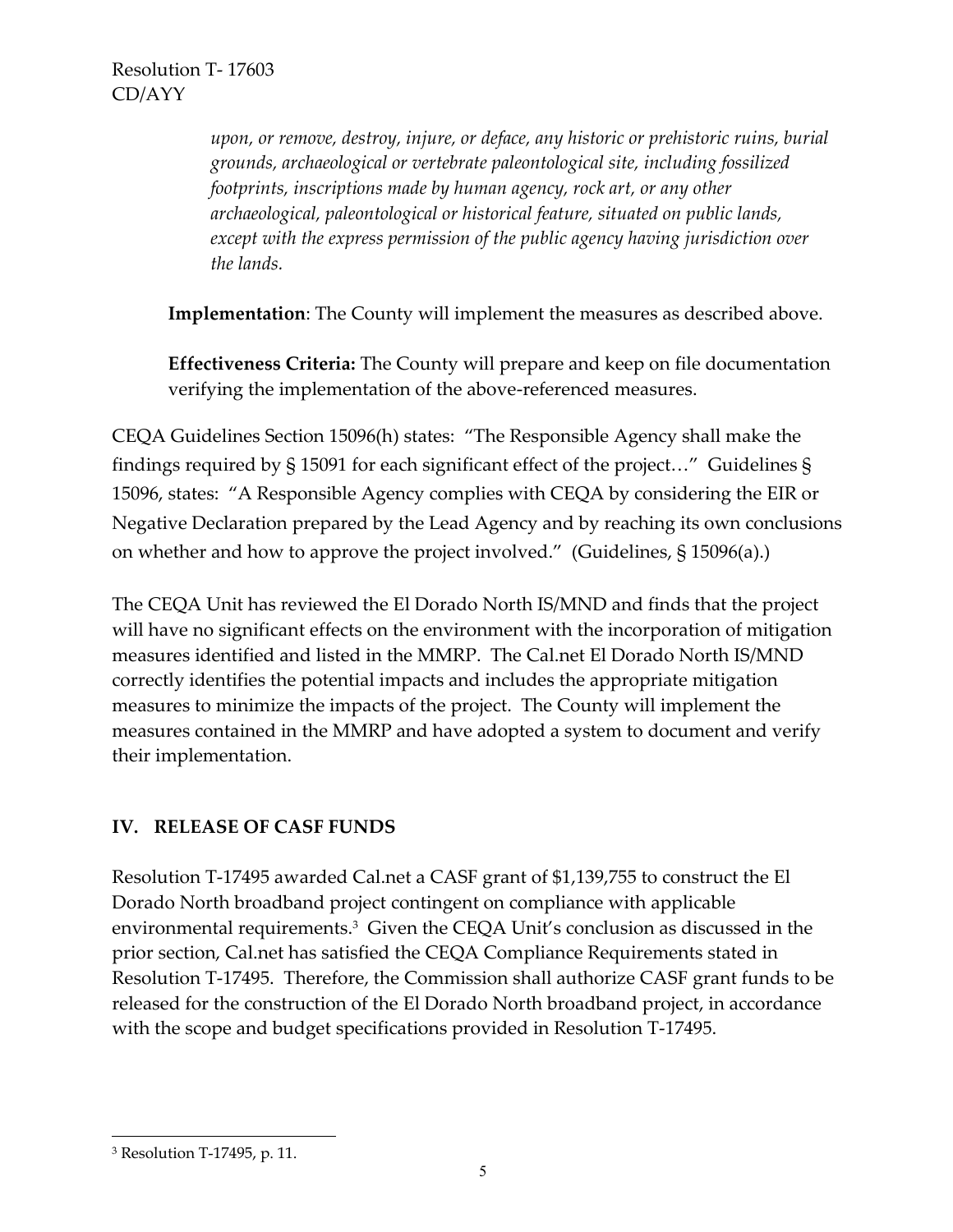# **V. SAFETY IMPACT**

The El Dorado North broadband project is located in northern El Dorado County in the vicinity of the communities of Cool, Greenwood, Georgetown, Garden Valley, Meadow Brook, and Volcanoville. Cal.net proposes to extend their service availability to the Garden Valley Fire Protection District, Georgetown Fire Department, Station 61, Georgetown Fire Department, Station 62, Georgetown Fire Department, Station 63, Georgetown Fire Department, Station 64 and Georgetown Fire Department, Station 65. Cal.net currently offers free service to all fire stations and will continue to do so for the El Dorado North project areas.

# **VI. COMMENTS ON DRAFT RESOLUTION**

In compliance with Public Utilities Code, §311(g), a notice letter was emailed on March 19, 2018, informing all parties on the CASF Distribution List of the availability of the draft of this Resolution for public comments at the Commission's documents website at [http://www.cpuc.ca.gov/documents/.](http://www.cpuc.ca.gov/documents/) This letter also informed parties that the final conformed Resolution adopted by the Commission will be posted and available at the same website. No comments were filed.

### **VII. FINDINGS**

- 1. Resolution T-17495 (adopted January 14, 2016) conditionally authorized a CASF grant of \$1,139,755 to Cal.net, Inc., to construct the El Dorado North broadband project, subject to the Commission's completion of CEQA review.
- 2. As the lead agency under CEQA, the Planning and Building Department of El Dorado County, prepared an IS/MND for the El Dorado North broadband project.
- 3. The County of El Dorado approved the IS/MND on October 26, 2017, and submitted the IS/MND to the Commission's CEQA Unit on February 2, 2018.
- 4. The Cal.net El Dorado North IS/MND has been completed in compliance with CEQA and the CEQA unit determined that it is adequate for the Commission's decision making purposes.
- 5. The CEQA Unit determined that the proposed project would have no significant effects on the environment with the incorporation of mitigation measures identified and listed in the MMRP.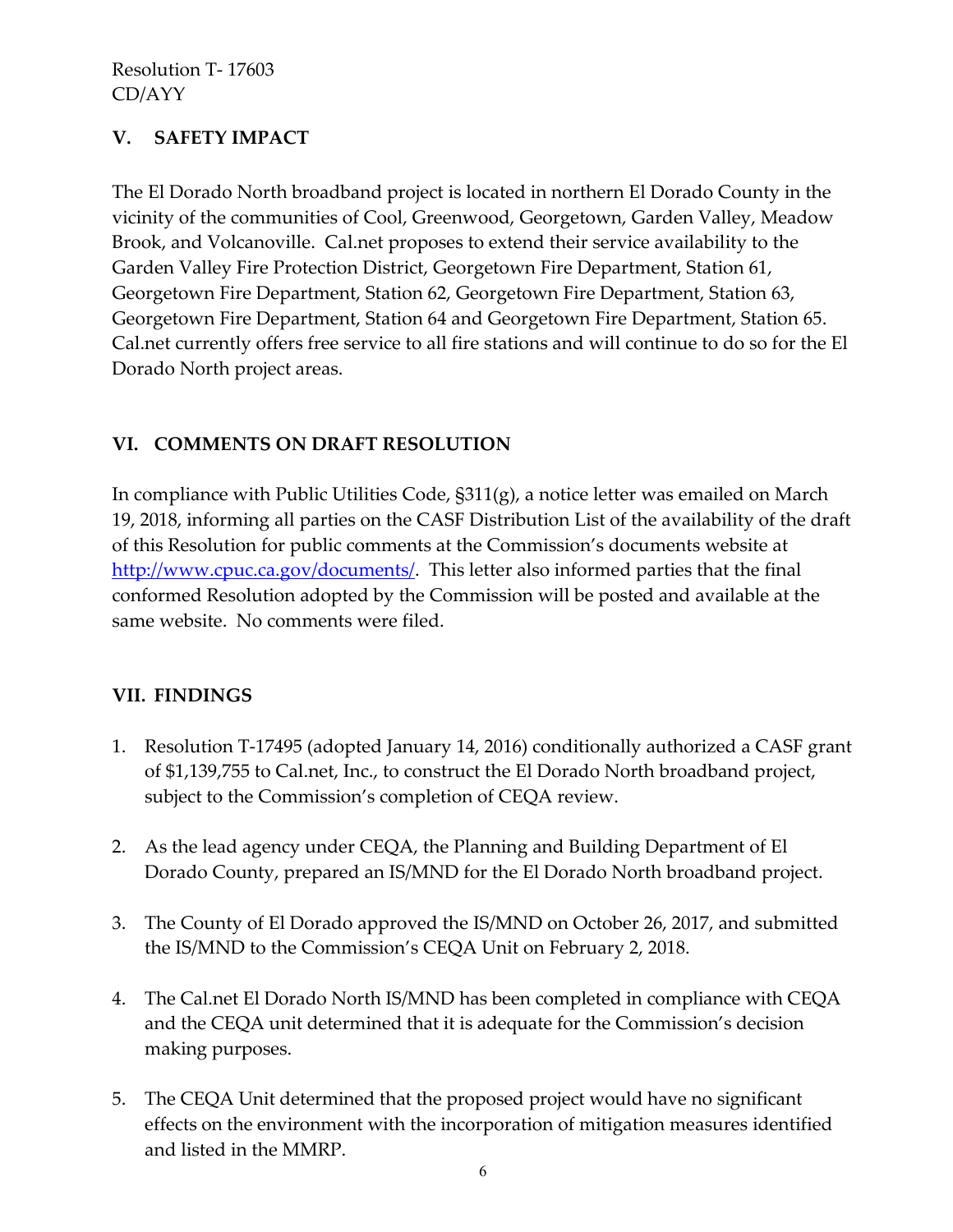- 6. Changes or alterations have been required in, or incorporated into, the project which avoid or substantially lessen the significant environmental effects to biological and cultural resources as identified and described above.
- 7. The County of El Dorado will implement the measures contained in the MMRP and have adopted a system to document and verify their implementation.
- 8. The IS/MND reflects the Commission's independent judgment and analysis on the issues addressed by the IS/MND.
- 9. With the adoption of this Resolution, Cal.net, Inc., has satisfied the environmental conditions required to release funds for the construction of the El Dorado North broadband project, as set forth in Resolution T-17495.
- 10. Cal.net, Inc. is required to comply with all provisions in Resolutions T-17495 and T-17603.
- 11. A notice letter was e-mailed on March 19, 2018, informing all parties on the CASF distribution list of the availability of the draft of this Resolution for public comments at the Commission's website [http://www.cpuc.ca.gov/documents/.](http://www.cpuc.ca.gov/documents/) This letter also informed parties that the final confirmed Resolution adopted by the Commission will be posted and available at this same website. No comments were filed.

### **THEREFORE IT IS ORDERED THAT:**

- 1. The Commission authorizes \$1,139,755 in CASF grant funds to be released for the construction of the El Dorado North broadband project, in accordance with the scope, budget specifications, and payment guidelines provided in Resolution T-17495.
- 2. Cal.net, Inc. shall comply with all guidelines, requirements, and conditions associated with the CASF funds award as specified in D.12-02-015, Resolutions T-17495 and T-17603.
- 3. In the event that Cal.net, Inc., fails to complete the project in accordance with the terms of approval granted by the Commission in Resolutions T-17495 and T-17603, Cal.net, Inc., must reimburse some or all of the CASF funds that it has received.